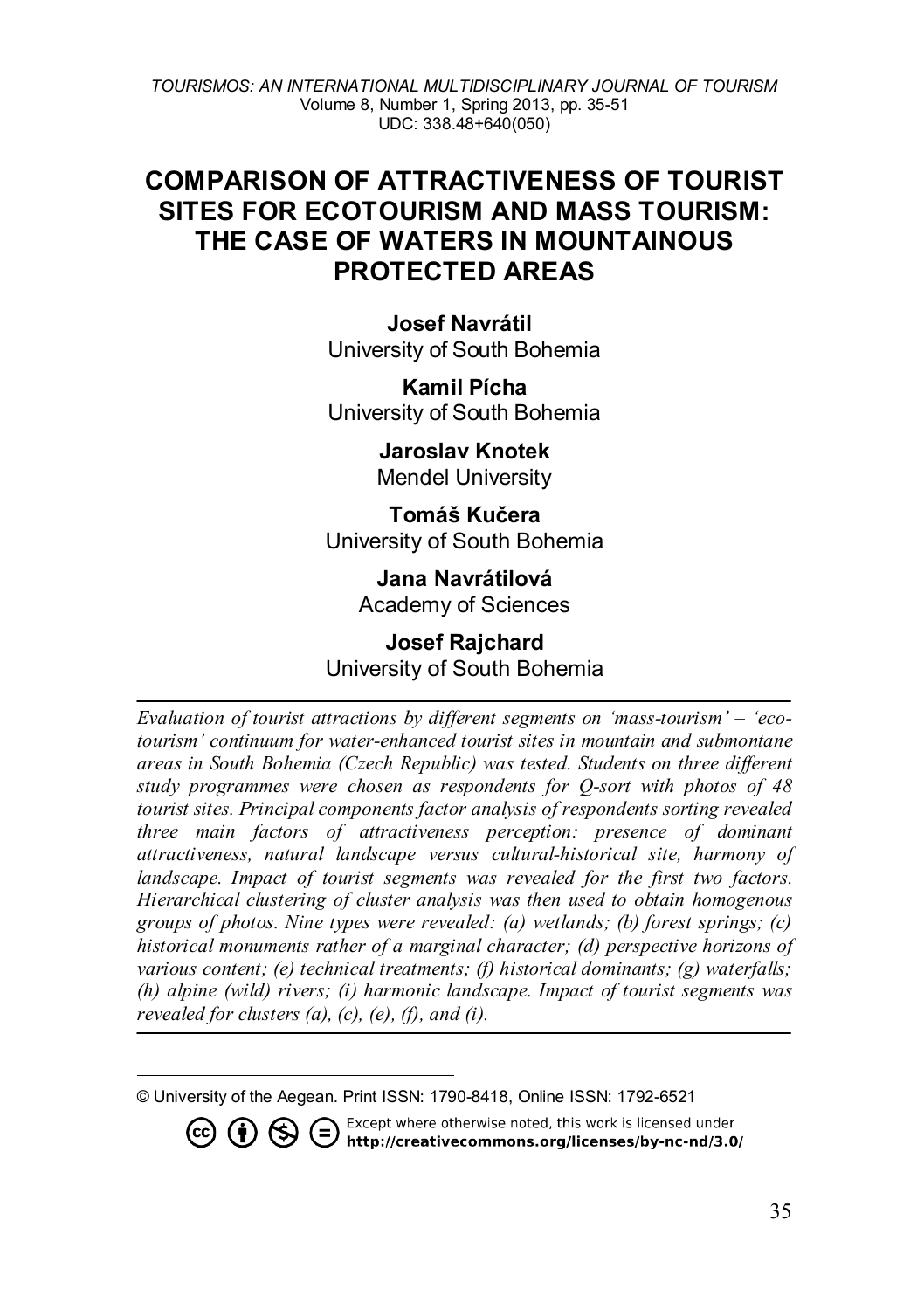Josef Navrátil, Kamil Pícha, Jaroslav Knotek, Tomáš Kučera, Jana Navrátilová & Josef **Raichard** 

*Keywords: attractiveness, tourism, perception, Q-sort, Czech Republic*

#### JEL Classification: *L83, M1, O1*

### **INTRODUCTION**

Tourism destinations are visited by visitors due to various motives (Bansal and Eiselt, 2004). They also differ in perception of the environment (Navrátil et al., 2011) and behave, thereafter, in the visited environment in a variety of ways (Horner and Swarbooke, 1996). Destinations of many tourists in urbanized areas are various types of protected areas (Bushell et al. 2007). Values, because of which those areas are protected, act, however, also as tourist attractions (Ritchie and Crouch, 2003). Consequently, it means that management of such environments must meet two contradictory requirements: to contribute to the limiting human impact on these environments and to make them accessible for tourists (Marion and Reid, 2007), which is an issue for both tourism management and nature/heritage conservation management (for detailed review please see Navrátil et al., 2011: 7-9). A detailed knowledge of the structure of tourists' relations to the partial elements of the mountain landscape enable sustainable management as it is advantageous for the landscape, nature, culture and tourism (Geneletti and Dawa, 2009).

Hence, we have chosen as the aim of this paper, identification of the specifics in evaluation of tourist attractions by different segments of visitors sharing the same environment. At the same time we suggest first two hypotheses:

H1: type of participation in tourism affects the perception of environment attractiveness.

H2: type of participation in tourism affects the perception of partial components of an environment.

Perception of environment and, thus, also the attractiveness of the target place is one of the factors of forming an image of a destination (Naoi et al., 2006), which is "formed through the consumer's rational and emotional interpretation" (Royo-Vela, 2009: 420). It manifests itself analogically through the evaluation in 'wants' which are a 'manifestation of need' (Naoi et al., 2006). They affect, also, the motivation to visit (Goosens, 2000).

In the study of perception of environment, a higher number of paradigms are accepted (Taylor et al., 1987; Uzzell, 1991). However, the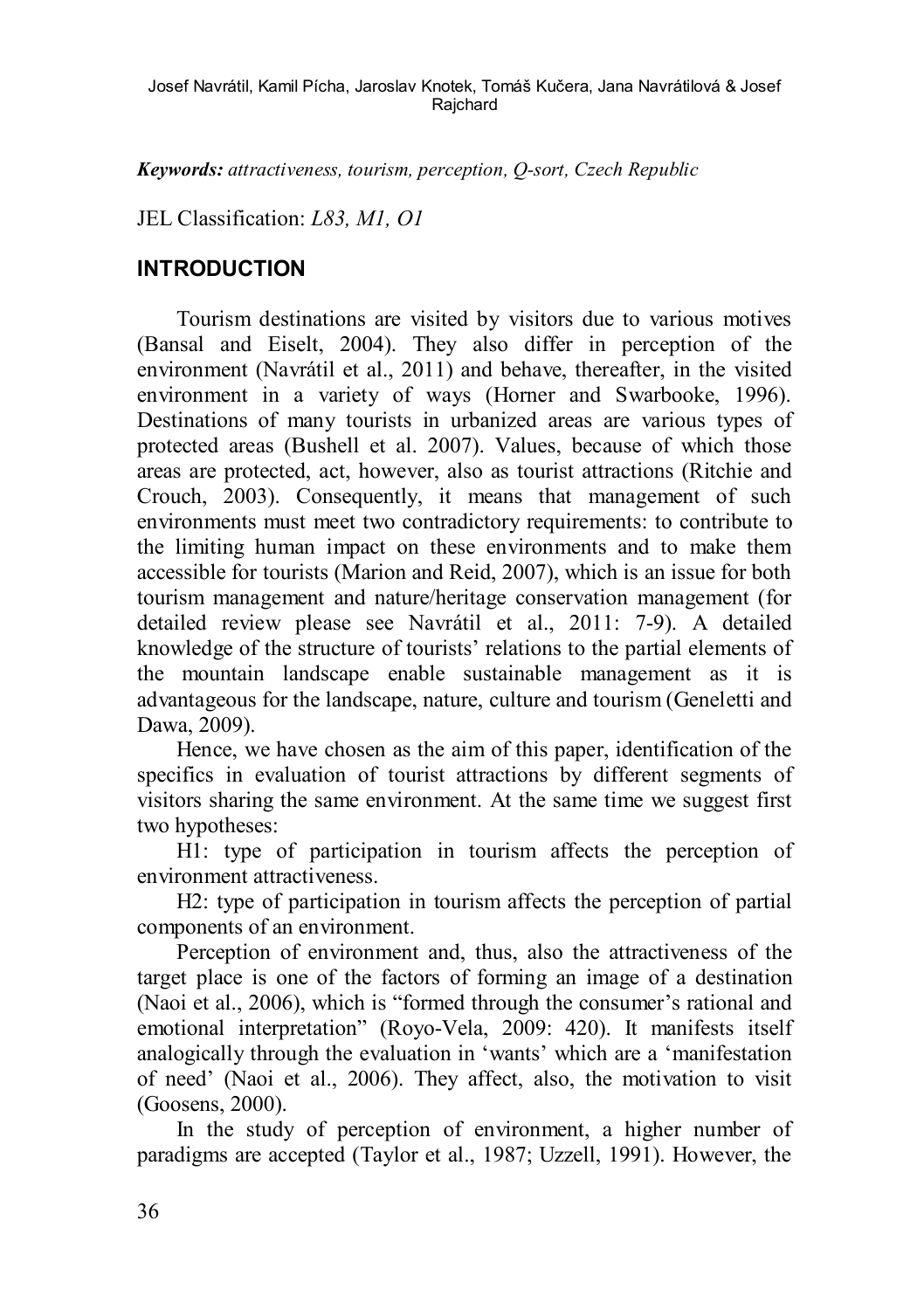most relevant approaches in tourism are the following – psychophysical and cognitive (Fyhri et al., 2009).

Research within the cognitive paradigm was focused first on the finding out of the structure of elements participating in the evaluation of the environment, especially utilizing the information rate measure developed by Mehrabian and Russell (1974). In perception, novelty plays an important role and that in the cross-fade of two elements: preferencefor-prototypes and preference-for-differences (Peron et al., 1998). Among other most common goals of studying perception of environment we find identification of factors of perceived aesthetical values (e.g. Real et al., 2000). Generally, considered to be more interesting or more beautiful are those places with attendance in natural or close-to-nature landscape elements (e.g. Fyhri et al., 2009), as well as the picturesque scenes with landmarks of any type, and the harmony between natural and cultural substances of environment (Gabr, 2004).

Thus our next two hypotheses are:

H3: There are several dimensions in the evaluation of an environment.

H4: Attractions could be grouped on the basis of evaluation.

# **MATERIAL AND METHODS**

# **Study area and investigated types of sites**

The degree of attractiveness was assessed within the area comprising Šumava Mountains, Novohradské Mountains, Šumava foothills, Novohradské foothills and Třeboň Basin, having in terms of climate and landscape an expressively submontane character. It is of the matter of typical highland of the temperate climate zone situated in the southern part of the Czech Republic along the border with Germany and Austria. Located at approximately  $48^{\circ}33' - 49^{\circ}17'N$ ,  $13^{\circ}04' - 14^{\circ}58'E$ , the total surface of the studied area is 6317.6 sq km and there are 10 large-areaprotected territories representing approx. 50% of the study area.

Based on the previous experience of the authors and an extensive field survey, several types of water-enhanced tourist attractions were identified: mountain glacier lakes, springs, water-falls, alpine stony rivers in deep valleys, rivers in flat broad mountain valleys, canals, ponds, peat bogs, water closely linked with an historical monument, high situated point with a view on a water-course in deep timbered valleys, points with a wide view on a dominant water level and dams.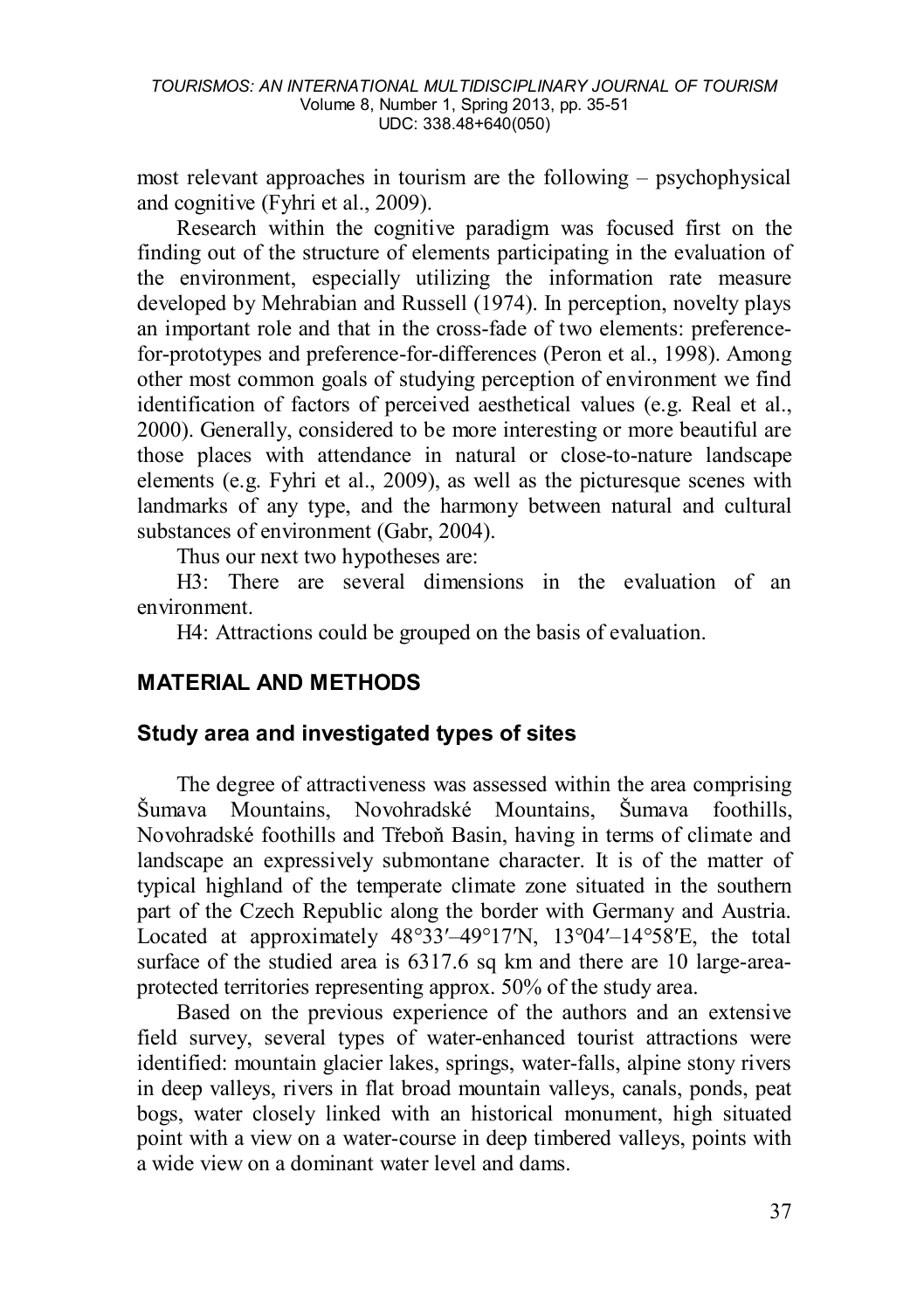# **Research approach**

The psychophysical paradigm was chosen in order to achieve the defined aims (Taylor et al., 1987) because "in this approach landscape is conceived as a stimulus which provokes a reaction in the subject, thus following a strong behaviorist perspective" (Real et al., 2000: 356). We decided to use the Q-sort questionnaire design as people find doing Q sorts interesting (Eden et al., 2005).

"What Q methodology attempts to elicit are the variety of accounts or discourses about or around a particular discourse domain, theme, issue or topic" (Barry and Proops, 1999: 399). In Q-method participants rank order a set of items under a specified condition of performance (Cruz et al., 2007) and one of the main strength of the Q-method is that it provides statistically significant results from a relatively small sample size (Doody et al., 2009). For detailed description of Q-method plea see e.g. Barry and Proops (1999) or Steelman and Maguire (1999).

The sorting of photographs was chosen as it is one of the basic tools of how to study perception of environment (Fairweather and Swaffield, 2001). Photographs serve to act as a stimulus for the respondent (Naoi et al., 2006). Q-sort methodology "appears to be as reliable and valid measure of visual quality as most other psychometric methods" (Pitt and Zube, 1979: 233) and was used previously in mountain research of preferences (Cruz et al., 2007), water surfaces preferences (Gabr, 2004), and tourist preferences (Fairweather and Swaffield, 2001).

48 photos of revealed types of tourism attractions from different places were exploited as representatives of tourism attractions and used as objects to sort. Respondents were asked to sort the photographs according to their perception of interestingness for a visit. The most common 9 pile system was adopted (Barry and Proops, 1999). Here +4 corresponded to 'The site on the picture is, for me, extremely interesting to visit.' and -4 to 'The site on the picture is, for me, definitely not interesting to visit.' The near-normal distribution for numbers of photographs in each column was used (1-2-5-9-14-9-5-2-1).

# **Selection of respondents**

38 The first tested type of tourist are the potential contributors to the sustainable development of tourism in the naturally valuable areas (Epler Wood, 2002) – undermentioned as 'eco-tourists'. The second tested type are tourists representing the basis of the visit rate and are the highest potential threat for such areas (Williams, 1998), undermentioned as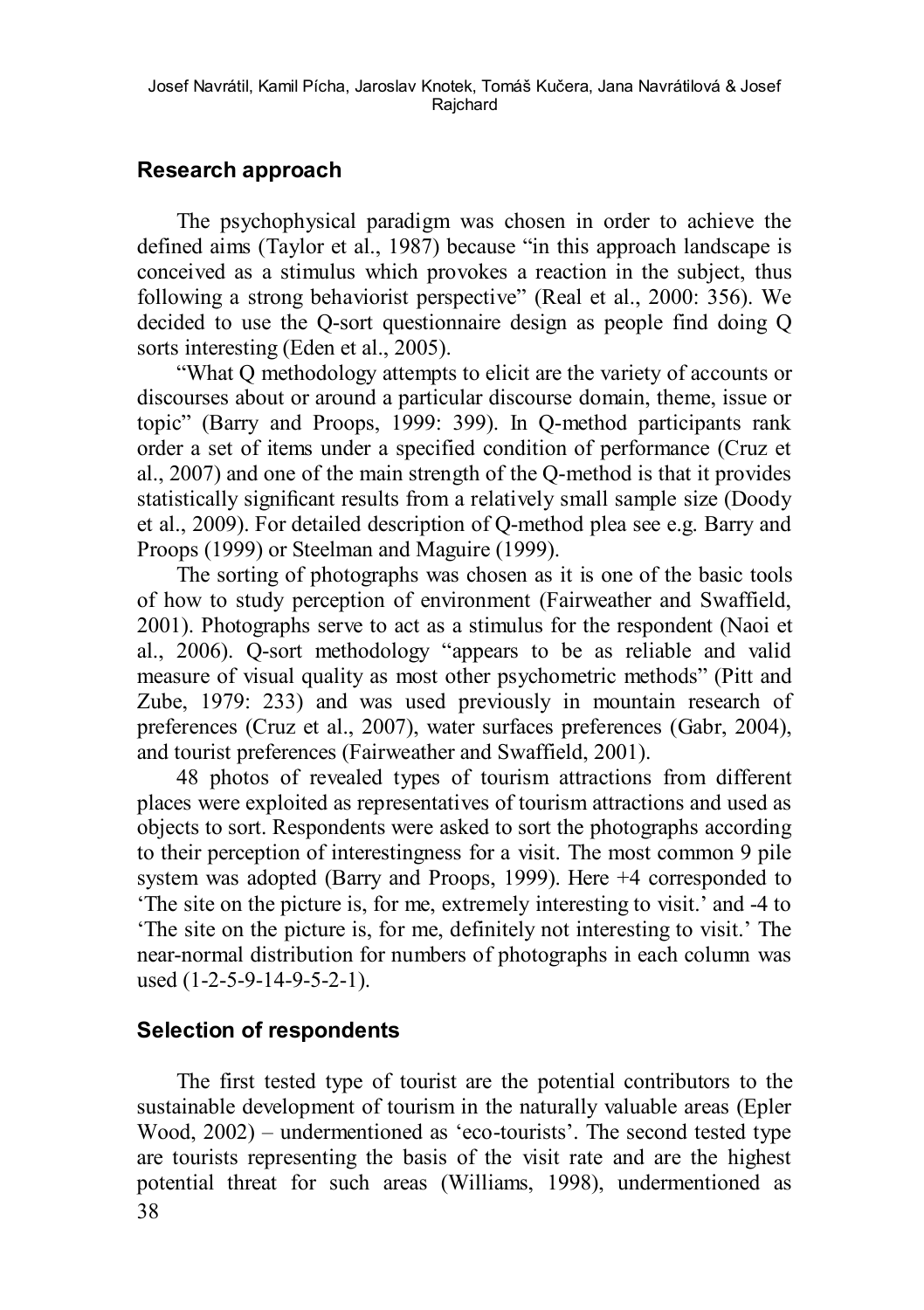'mass-tourists'. The cited types represent the poles of customer continuum (Horner and Swarbrooke, 1996). We have, therefore, found for research one more group, which should be situated within the results in between the poles, undermentioned as 'neutral tourists'.

It is usual in analogical tests that students are exploited for the research – see e.g. analysis of Palmer and Hofmann (2001) – which is also the case for tourism (Chhetri et al., 2004; Navrátil et al., 2011). The correspondence of answers between students and other groups has been proven many times (Palmer, 2000). So we have chosen university students for our research: (1) students of business studies representing 'mass-tourists', (2) students of ecology representing 'eco-tourists' and (3) students of agriculture representing as 'neutral tourists'. The research was done at three universities in the Czech Republic. With regard to the different numbers of students in the groups of particular study programmes, it was impossible to achieve numerously identical groups of students. For 'mass tourist' model 108 respondents were asked (in two groups: 55+53) and 77 responded, for 'neutral tourists' model 91 were asked (in two groups: 41+50) and 71 responded, for 'eco-tourists' model 47 were asked (in two groups 25+22) and 37 responded.

To verify validity of model segments, the behaviourist segmentation criteria were employed (Goeldner and Ritchie, 2009) – environment protection in the lifestyle and typical recreation activities exercised when travelling. The tool for measuring the environmental awareness was based on the results presented by Ballantyne et al. (2008) asking respondents to rate how closely a list of attitudes and practices described them on a fivepoint scale ranging from 1 (does not describe me at all) to 5 (describes me perfectly). The tool for measuring participation on recreation activities was assumed from Navrátil et al. (2010). The implication in recreational tourism activities was measured on five point Likert-type scales where 1  $=$  not participate,  $5 =$  participate first of all.

# **Reliability and validity**

Chosen for the test of reliability was: (1) the method of two separate measurements for each model segment, (2) the average correlation between those two groups within each model segment (Palmer and Hofmann, 2001), and (3) a test of average difference between those two groups using One way ANOVA with the Tukey unequal N HSD test for each photograph. Evidence of previous studies suggests that "respondents correctly interpret photographs presented to them as indicators of the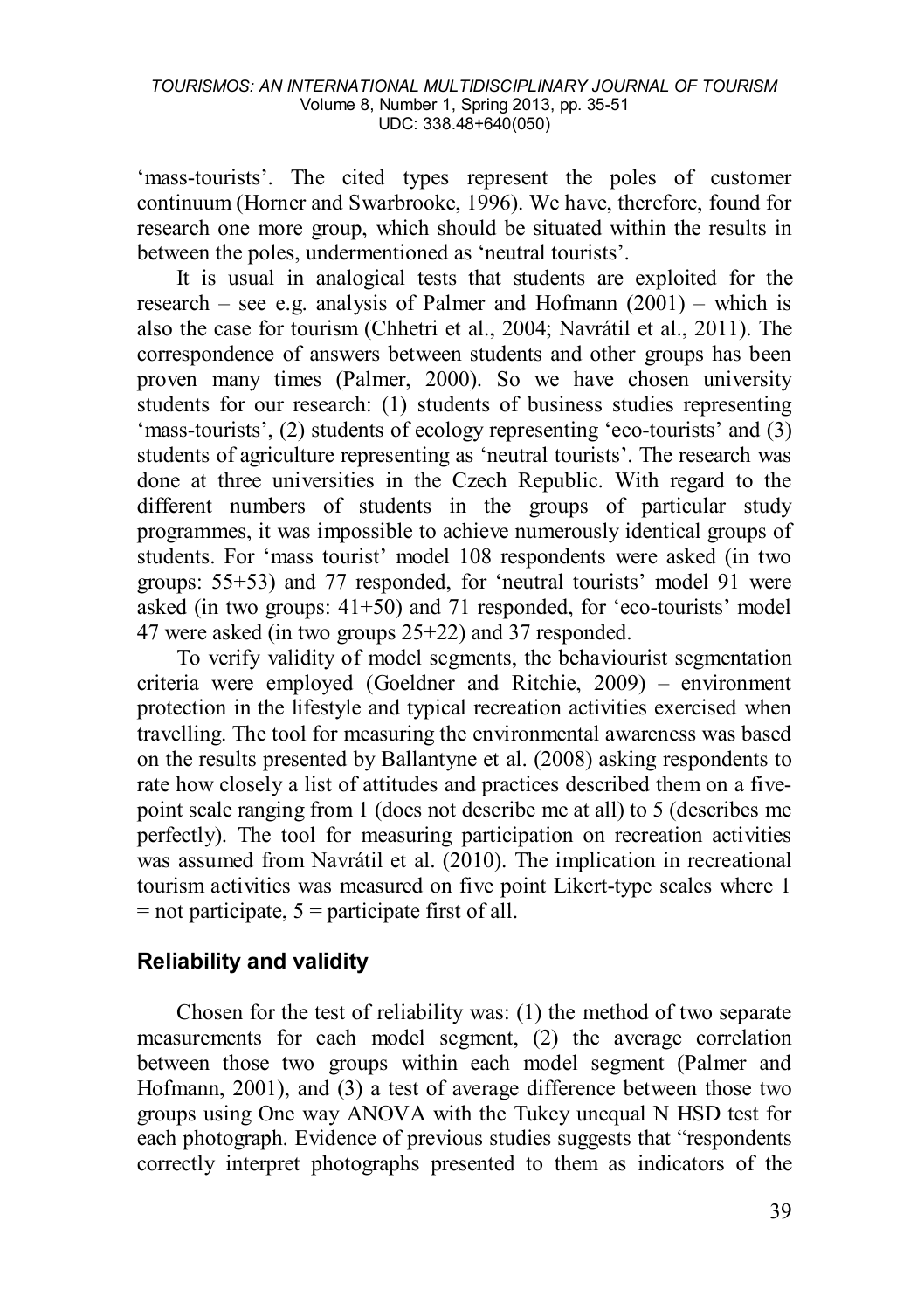'real' landscape, and make their evaluation on that basis" (Fairweather and Swaffield, 2001: 220). Our research is focused only on the perceived degree of interestingness of partial tourist attractions (as in Fyhri et al., 2009 or Gabr, 2004). It was, thus, not necessary to realize a field survey. To obtain valid outcomes, selection of photos follows the methodology of (Green, 2005) and the selection of each photo was discussed with experts in landscape protection, landscape ecology and tourism planning (Gabr, 2004).

### **Questionnaire and data collection**

The questionnaire was prepared electronically and accessible to respondents for 30 days during November 2009 on the web page of the workplace of the first author. Respondents were first called to look through the photographs. Only after the look-through were the respondents directed to the address of that part of the questionnaire with the Q-sort. For the Q-sort the code WebQ was appropriated (Schmolck, 1999) with the photographs sized approximately to 160 x 120 px. After its filling, another part with the scales of the behaviorist segmentation was opened to the respondents.

# **Data analysis**

Differences in behaviourist segmentation among the model segments were investigated by One-way ANOVA and results were tested using the Tukey unequal N HSD test (Quinn and Keough, 2002).

The Q-sort data were analyzed using PQMethod 2.11 software using principal components factor analysis and selection of factor-defining sorts was based on pure cases only (Schmolck, 2002). In order to define important 'dimensions' the break in scree diagram was used, where eigenvalues for each components are plotted against the component number (Quinn and Keough, 2002).

The impact of the membership of a respondent in a model segment on the factors found was assessed based on the regression analysis (Robinson, 1998) of the dependence of the factor loads on the model segment of the respondent.

40 Components in assessment should be traceable in the structure of the analogically assessed attractions (Gabr, 2004). Cluster analysis is the most common technique used to produce homogeneous groups based on preferential judgments of Q-sort (Real et al., 2000; Gabr, 2004; Naoi et al., 2006; Fyhri et al., 2009). To create the homogenous groups, the usual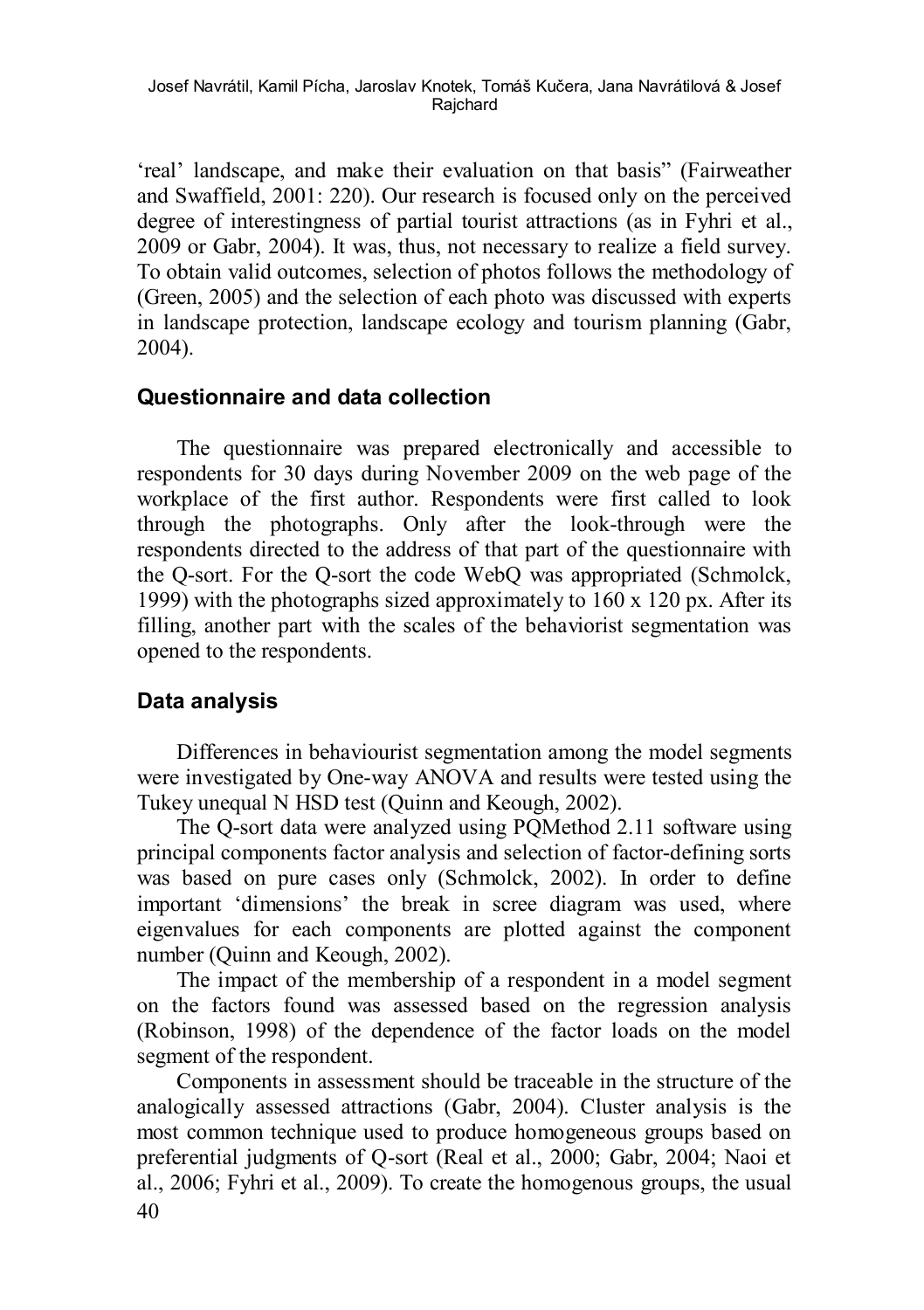method of hierarchical clustering was employed with use of the complete linkage method of clustering (Robinson, 1998). The linkage distance of 50 % was chosen in order to rule the appropriate number of clusters (Real et al., 2000). The characteristic of the homogenous group was calculated as an average of answers to a group of photographs of a cluster. The differences in preferences for homogenous groups defined by the cluster analysis among model tourism segments were investigated by One-way ANOVA and results were tested using the Tukey unequal N HSD test (Quinn and Keough, 2002).

# **RESULTS AND DISCUSSION**

# **Sample**

Use of the groups of students as representatives of particular model segments is justified, as there were found high and significant correlations of the average imputed values of interestingness of particular photographs between two groups of students within a model segment (Table 1). This result is also promoted by the unproof of the differences for particular locations among groups with the model segments - Tukey HSD for unequal N test reveals only one difference on the significance level  $p < 0.01$  in case of the model segment 'eco-tourists'.

**Table 1** Pearson's correlation coefficients and significance of correlation of average imputed values of interestingness of particular photographs between two groups of students within a model segments.

|                  | correlation<br>coefficient | significance<br>level |
|------------------|----------------------------|-----------------------|
| mass-tourists    | 0.924                      | < 0.001               |
| neutral tourists | 0.888                      | < 0.001               |
| eco-tourists     | 0.851                      | < 0.001               |

Conversely, there were proven differences among segments based on the relationship to the activities of the environmentally friendly lifestyle and exercise of recreational activities when travelling. 'Eco-tourists' dedicate more time to volunteer work for institutions taking care of the environment and to the active searching for information on environment protection than mass-tourists (Table 2). Also, they observe nature more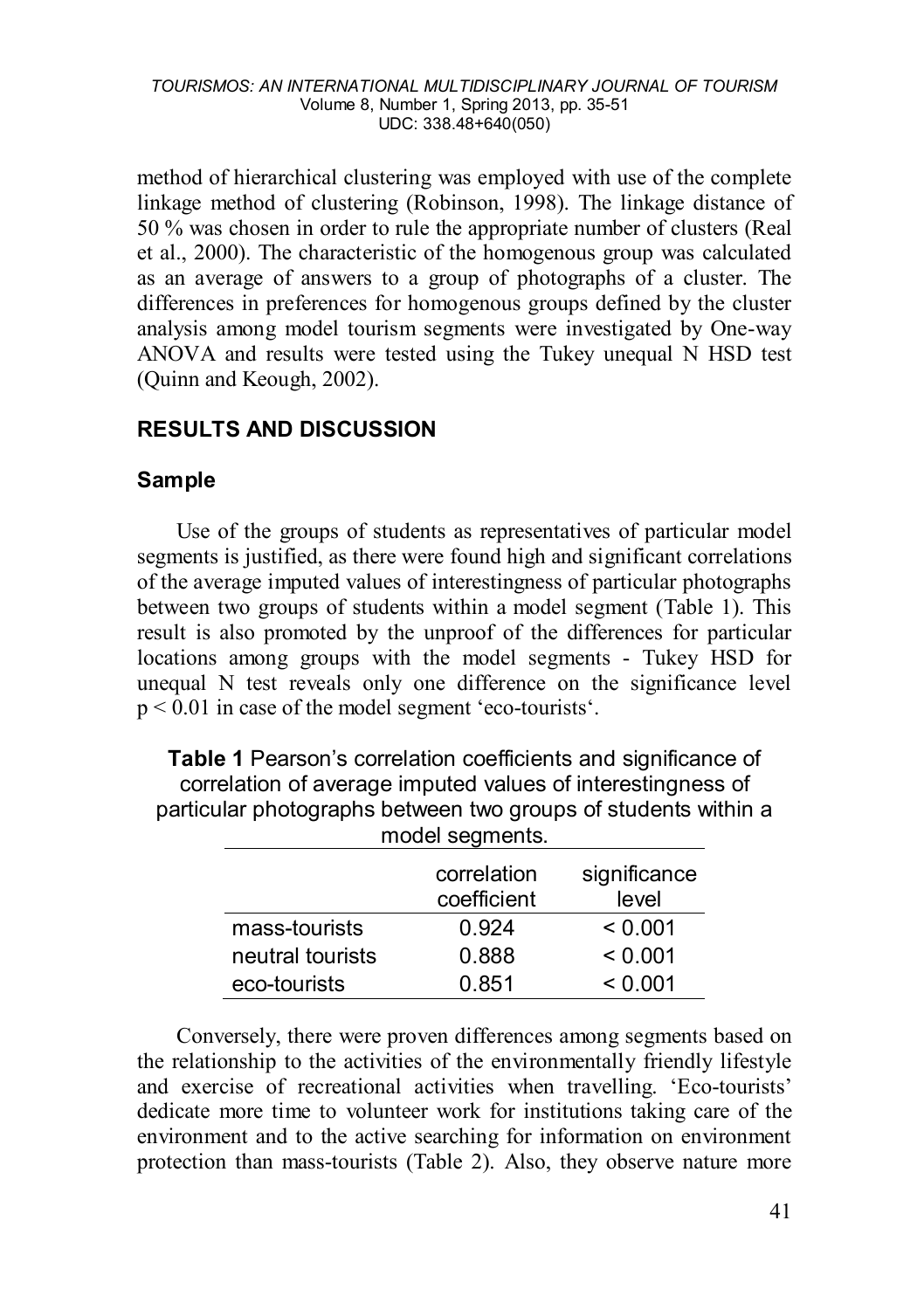often when travelling (Table 3). In most cases, the average answers on activities of 'neutral tourists' is located between the average answers of the 'mass-tourists' and 'eco-tourists' (Table 2 and Table 3).

### **Table 2** Mean values (± standard error, S.E.) of environmental awareness for model segments. Means with the same letter do not differ significantly (Tukey HSD for unequal N test,  $p > 0.05$ ; N of 'mass tourists' = 77; N of 'neutral tourists' = 71; N of 'eco-tourists' =

| 37)                                                                      |      |               |                  |      |   |              |      |   |       |  |
|--------------------------------------------------------------------------|------|---------------|------------------|------|---|--------------|------|---|-------|--|
|                                                                          |      | mass-tourists | neutral tourists |      |   | eco-tourists |      |   |       |  |
|                                                                          | mean |               | S.E.             | mean |   | S.E.         | mean |   | S.E.  |  |
| I use environmentally friendly<br>products.                              | 3.86 | a             | 0.102            | 3.93 | a | 0.105        | 4.19 | a | 0.128 |  |
| I actively search for<br>information about<br>environmental conservation | 2.58 | a             | 0.120            | 3.88 | b | 0.134        | 3.78 | b | 0.165 |  |
| I do volunteer work for groups<br>who help the environment.              | 1.49 | a             | 0.097            | 2.31 | b | 0.149        | 2.24 | h | 0.199 |  |
| I recycle at home.                                                       | 4.53 | a             | 0.092            | 4.42 | a | 0.100        | 4.49 | a | 0.143 |  |

*Note to table: The measurement scale range from 1 (does not describe me at all) to 5 (describes me perfectly).*

**Table 3** Mean values (± standard error, S.E.) of participation on recreational activities for model segments. Means with the same letter do not differ significantly (Tukey HSD for unequal N test, p > 0.05; N of 'mass tourists' =  $77$ : N of 'neutral tourists' =  $71$ : N of 'eco-tourists' = 37).

|                                                   | mass-tourists |       | neutral tourists     |       | eco-tourists |       |  |
|---------------------------------------------------|---------------|-------|----------------------|-------|--------------|-------|--|
|                                                   | mean          | S.E.  | mean                 | S.E.  | mean         | S.E.  |  |
| wellness or bath                                  | 2.13<br>a     | 0.107 | b<br>1.47            | 0.084 | b<br>1.19    | 0.065 |  |
| sightseeing (castle,<br>chateau, etc.)            | 3.05<br>a     | 0.118 | 3.21<br>a            | 0.095 | 2.62<br>a    | 0.131 |  |
| visiting museums, art<br>gallery, festivals, etc. | 2.83<br>a     | 0.119 | 2.78<br>a            | 0.097 | 2.65<br>a    | 0.151 |  |
| shopping                                          | 3.34<br>a     | 0.099 | 2.82<br>h            | 0.129 | b<br>2.43    | 0.158 |  |
| to enjoy myself                                   | 3.69<br>a     | 0.102 | 3.11<br>$\mathbf{h}$ | 0.115 | 2.73<br>b    | 0.204 |  |
| resting                                           | 3.79<br>a     | 0.097 | 3.72<br>ab           | 0.107 | 3.27<br>b    | 0.176 |  |
| wildlife watching                                 | 3.43<br>a     | 0.100 | b<br>4.11            | 0.094 | b<br>4.24    | 0.131 |  |
| recreational cycling<br>42                        | 2.92<br>a     | 0.138 | 2.96<br>a            | 0.139 | 2.49<br>a    | 0.184 |  |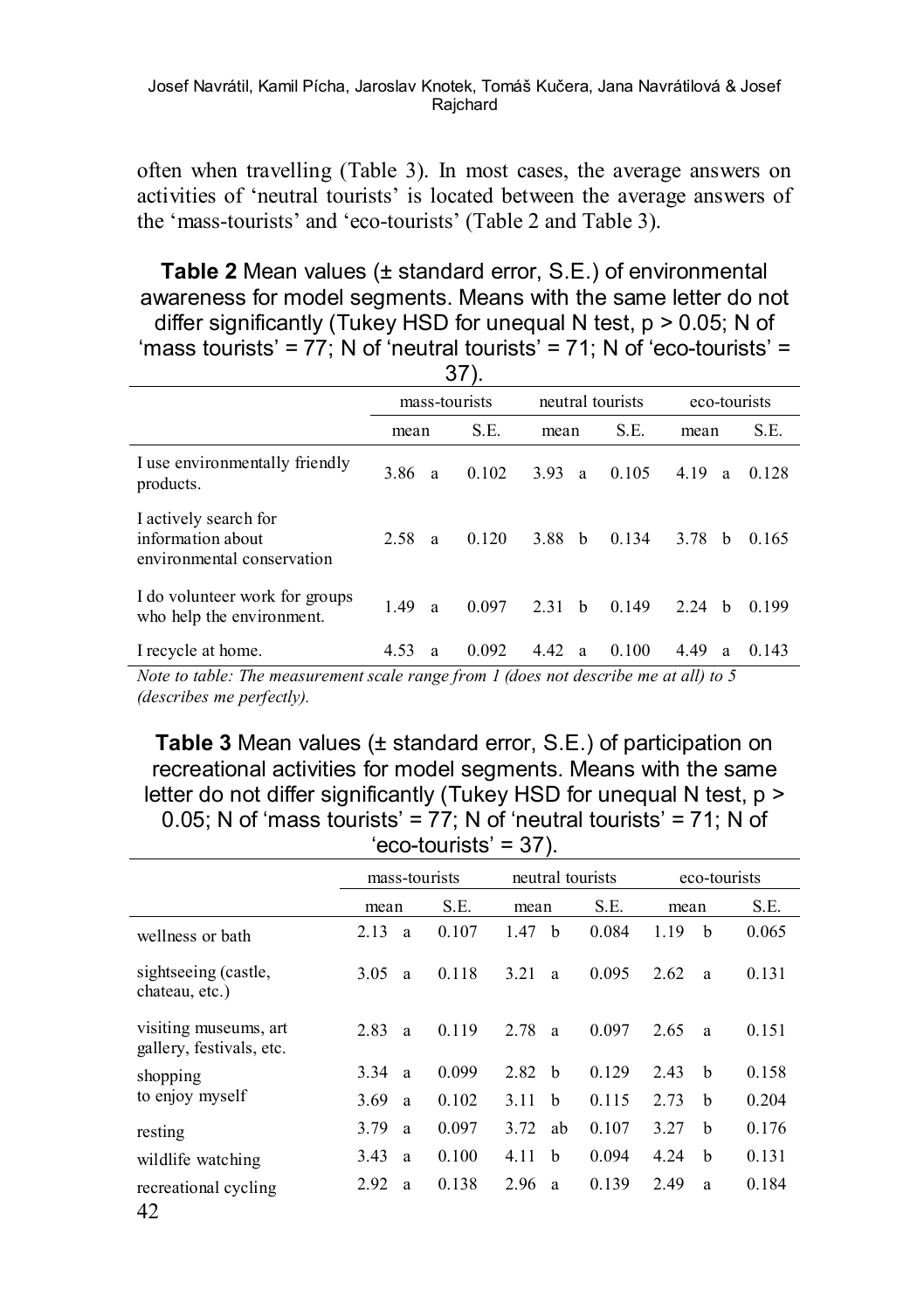| walking                                                                           |  | 3.22 a 0.122 3.92 b 0.126 3.46 ab 0.214 |  |  |  |
|-----------------------------------------------------------------------------------|--|-----------------------------------------|--|--|--|
| recreational sport activities $3.61$ a $0.103$ $3.49$ ab $0.105$ $3.03$ b $0.167$ |  |                                         |  |  |  |

*Note to table: The measurement scale range from 1 (not participate) to 5 (participate first of all).* 

# **Factors of evaluation of the measure of an attractions' interestingness**

Hypothesis 3 was confirmed as the factor analysis identified three important factors (Table 4).

The "natural" scenes of water without an explicit manifestation of an intensive human interventions (waterfalls, glacier lake with a rock basin, ponds), were perceived as interesting to visit, and were separated along first factor (items with value at least  $\pm 2$ ) from the photographs with an important human intervention or his physical presence (dam, waterman's camp, ameliorated watercourse, tourists on the pound lock), perceived as least interesting to visit. When assessing on this level it could appear that the first factor is the usual factor 'natural' – 'human-influenced' environment, which is the most often reported dimension in perception of environment (Kent and Elliot, 1995; Real et al., 2000), as well as in perception of environment directly linked with water (Gabr 2004). Here it is not fully the case, because on the level of the weakest expression of the perception of interestingness to visit  $(± 1)$ , historical monuments stand on the side of interesting sites to visit and numerous wetlands on the side of non-interesting sites. This difference is analogical to findings of Naoi et al. (2006). The group of interesting places is characterized by the existence of a dominant standing as a by-respondents-identified tourist attraction (Ritchie and Crouch, 2003) and photographs have a 'postcard' character (Fairweather and Swaffield, 2001; Gabr, 2004). Decision making on the interestingness is, thus, given by the existence of an attraction, whereas the most important attraction in the mountain and submontane environment is the 'naturally-attractive environment'. Reversely, the decision making on the non-interestingness of an environment is given by the presence of visitors (Hunter, 2008) and a high degree of technical adaptations (Kent and Elliot, 1995). It is thus of matter, in view of the need for the structuring of premises for tourism development (Alhemoud and Armstrong, 1996) in that an area could dispose of its various premises in order to develop its tourism. The impact of membership of a respondent in a model segment was confirmed by the regression analysis. However, it is very weak  $(R = 0.30,$  Adjusted squared R  $0.08$ ,  $p \le 0.001$ ).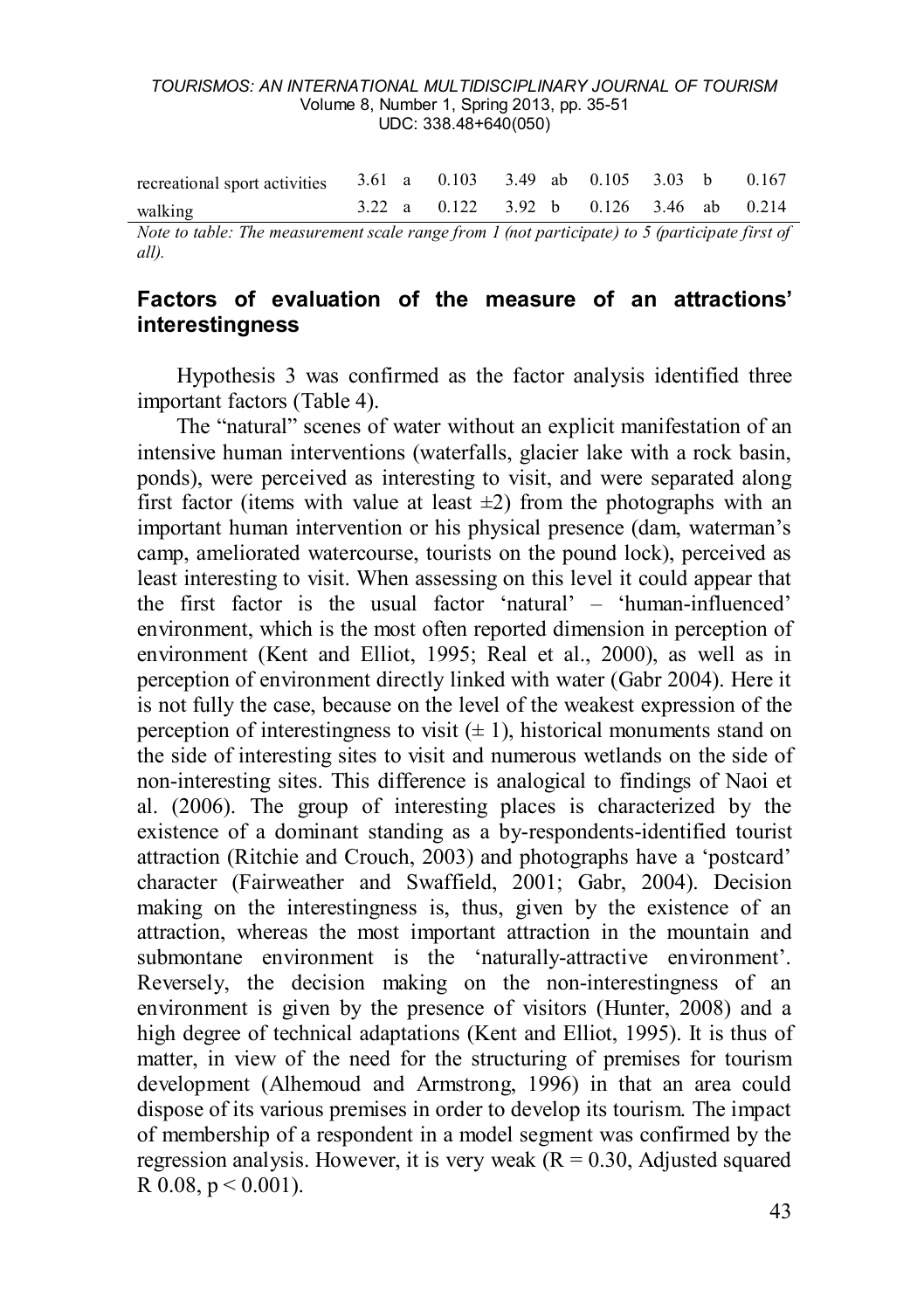| Nr. of photo | Factor         | Factor                  | Factor           | Nr. of | Factor           | Factor                  | Factor           |
|--------------|----------------|-------------------------|------------------|--------|------------------|-------------------------|------------------|
|              | $\mathbf{1}$   | $\overline{2}$          | $\mathfrak{Z}$   | photo  | $\mathbf{1}$     | $\mathbf 2$             | 3                |
| 01           | $\overline{0}$ | $-3$                    | $\boldsymbol{0}$ | 25     | $-3$             | $\overline{c}$          | $\mathbf{1}$     |
| 02           | $-1$           | $-1$                    | $\mathbf{0}$     | 26     | $\overline{0}$   | $-1$                    | $-4$             |
| 03           | $\mathbf{0}$   | $-1$                    | $-2$             | 27     | $-1$             | $\boldsymbol{0}$        | $-2$             |
| 04           | $-1$           | $-4$                    | $\boldsymbol{0}$ | 28     | $\boldsymbol{0}$ | 3                       | $-1$             |
| 05           | $\mathbf{1}$   | $\overline{\mathbf{3}}$ | $\boldsymbol{0}$ | 29     | $\overline{c}$   | $-1$                    | 3                |
| 06           | $\overline{4}$ | $\,1$                   | $\mathbf{1}$     | 30     | $\mathbf{1}$     | $\boldsymbol{0}$        | $\,1$            |
| 07           | $-1$           | $-2$                    | $\mathbf{1}$     | 31     | $-1$             | $\boldsymbol{0}$        | $-1$             |
| ${\bf 08}$   | $\mathbf{0}$   | $-2$                    | $\boldsymbol{0}$ | 32     | $-3$             | 1                       | $-1$             |
| 09           | $\overline{2}$ | $\mathbf{1}$            | $-2$             | 33     | $-1$             | $\overline{c}$          | $\boldsymbol{0}$ |
| 10           | $-1$           | $\mathbf{1}$            | $\overline{c}$   | 34     | $-2$             | $\,1$                   | $-2$             |
| 11           | $\mathbf{0}$   | $-2$                    | $\mathbf{1}$     | 35     | $\mathbf{1}$     | $-1$                    | $\mathbf{1}$     |
| 12           | $-2$           | $\boldsymbol{0}$        | $\boldsymbol{0}$ | 36     | $\mathbf{1}$     | $\boldsymbol{0}$        | $\mathbf{1}$     |
| 13           | $\overline{c}$ | $\boldsymbol{0}$        | $-1$             | 37     | $-4$             | $\,1$                   | $-3$             |
| 14           | $\overline{c}$ | $\mathbf{1}$            | $-1$             | 38     | $\boldsymbol{0}$ | $-2$                    | $\boldsymbol{0}$ |
| 15           | $\mathbf{1}$   | $\boldsymbol{0}$        | $\overline{c}$   | 39     | $-2$             | $\,1$                   | $-1$             |
| 16           | $-1$           | $-3$                    | $-1$             | 40     | $-2$             | $\mathbf{1}$            | $\boldsymbol{0}$ |
| 17           | 1              | $-1$                    | $\mathfrak{Z}$   | 41     | $-1$             | $\overline{c}$          | $\boldsymbol{0}$ |
| 18           | 3              | $\sqrt{2}$              | $\boldsymbol{0}$ | 42     | $-2$             | $\overline{c}$          | $\mathbf{0}$     |
| 19           | 3              | $\boldsymbol{0}$        | $\mathbf{1}$     | 43     | $\mathbf{1}$     | $\overline{\mathbf{4}}$ | 4                |
| 20           | $\mathbf{0}$   | $\boldsymbol{0}$        | $-3$             | 44     | $\boldsymbol{0}$ | $\boldsymbol{0}$        | $\mathbf{1}$     |
| 21           | $\overline{0}$ | $-1$                    | $-1$             | 45     | $\boldsymbol{0}$ | $-1$                    | $\overline{c}$   |
| 22           | $\overline{c}$ | $-1$                    | $-1$             | 46     | $\mathbf{0}$     | $\boldsymbol{0}$        | $-2$             |
| 23           | $\mathbf{1}$   | $\boldsymbol{0}$        | $\overline{c}$   | 47     | $\boldsymbol{0}$ | $\boldsymbol{0}$        | $\sqrt{2}$       |
| 24           | 1              | $\boldsymbol{0}$        | $\boldsymbol{0}$ | 48     | $\boldsymbol{0}$ | $-2$                    | $\boldsymbol{0}$ |

**Table 4** Number of photos with scores on each of the three  $\overline{\text{e}}$  avtracted  $\overline{\text{O}}$  sort factors.

*Note to table: Number of photo corresponds to number of photo in Figure 1.*

Factor 2 respondents most strongly identified with cultural-historical monuments. The eight top-ranked photographs show a variety of historical attractions all across the study area, except the waterman's camp (it is presumed that it was identified by most respondents because it is the most important waterman's camp along headwaters of Vltava, situated under a historical monument of all-European importance – the gothic monastery Zlatá koruna). All eight bottom-ranked photographs for factor 2 show peat bogs of mountains, foothills as well as the Třeboň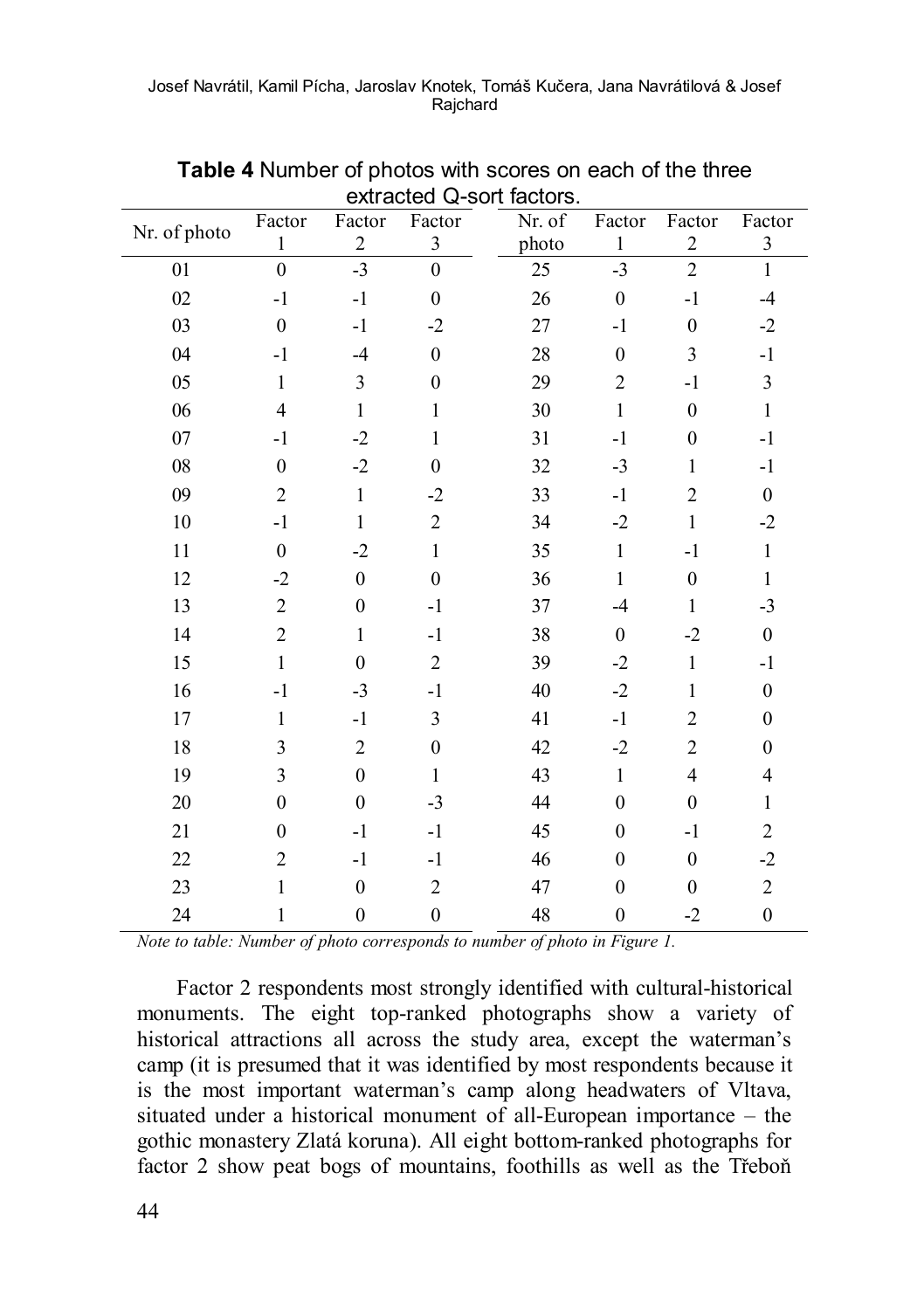Basin and the mountain plain, hence the places of a proper 'naturalness'. Factor 2 could, thus, be indicated as a factor of cultural-historical prerequisites of tourism (Alhemoud and Armstrong, 1996).

Regression analysis confirmed that an important impact on this factor is performed by a concrete type of tourist, which explains 1/3 of variability ( $R = 0.57$ , Adjusted squared  $R = 0.32$ ,  $p < 0.001$ ). This result supports the hypothesis 1, because different segments explicitly prefer different parts of 'natural' and cultural elements in the destination. Natural attractions are not present here, contrary to the factor 1, in terms of 'tourist attractions' but in terms of scientifically/landscape interesting (or valuable) areas.

The eight top-ranked photographs for factor 3 show backlit scenes with brightly vanishing lines and freshly green riparian vegetation attended by blue sky with white clouds reflected by water-level. The eight bottom-ranked photographs show pictures of sites with variously disharmonic created landscape scenes, which is disturbed by e.g. unsymmetrical and by-dead-spruces-attended wall of the mountain glacier lake rock basin, by unsymmetrical falling wall of granite massif or by size of boulders in the by-spruce-closed through view of a mountain river. Factor 3 could thus be identified with the harmony of the creating of coastal landscapes, because elements, based on which the groups were differentiated one from the others, are analogical to findings of Gabr (2004). No impact of the model segment on this factor was proved.

# **Perceived types**

Cluster analysis distributed the sites in 9 types (Figure 1): (a) wetlands comprising mountain raised bogs, mountain poor fens, poor fens of the Třeboň Basin, eulittoral zone of pond and secondary mountain meadows in the mountain plains; (b) forest springs including analogically looking braided stream with surrounding woodland; (c) historical monuments of a rather marginal character; (d) perspective horizons of various content; (e) technical treatments; (f) historical dominants; (g) waterfalls; (h) alpine (wild) rivers; (i) harmonic landscape dominated by blue sky and lively greening growths. The hypothesis 2 was thus confirmed. In the dendogram the existence of two groups of attractions is notable. The first groups comprise clusters  $(a) - (e)$  and the second one  $(f)$ – (i). It is, thus, evident, that on the basic level, the clusters separated analogically to the distribution of photographs based on the first factor of factor analysis. Within the group of clusters  $(a) - (e)$  the main scale principle is the degree of human intervention in the water environment –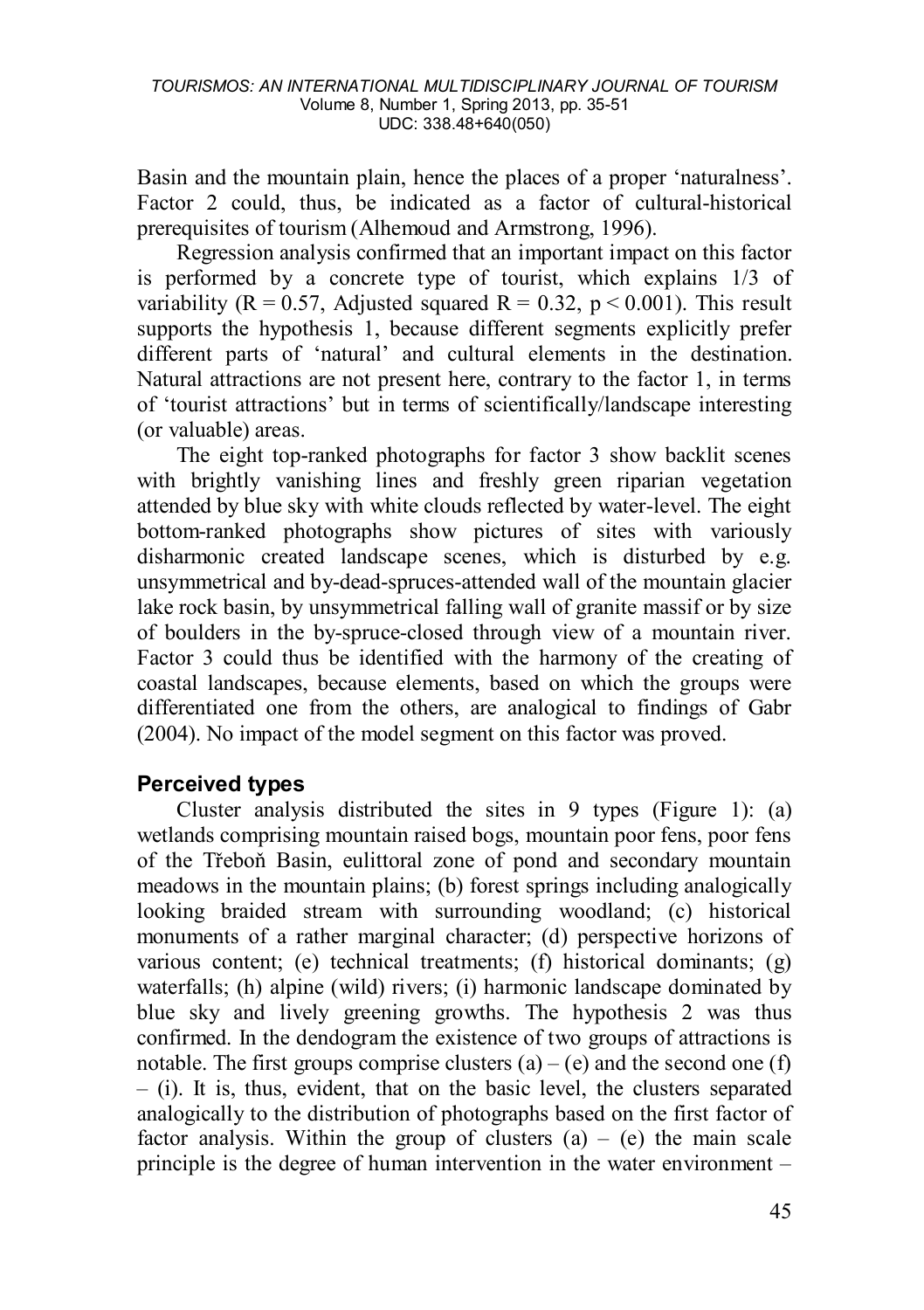Josef Navrátil, Kamil Pícha, Jaroslav Knotek, Tomáš Kučera, Jana Navrátilová & Josef **Raichard** 

from 'natural' sites through cultural-historical sites up to the dominance of techniques. In case of the second group of clusters  $(f) - (i)$ , this impact is also evident, but the outstanding impact is that of harmony.

**Figure 1** Dendogram solution from cluster analysis. Letters in brackets after description of photo indicate the 9 selected clusters. The dashed vertical line indicates the lower limit of the similarity criteria employed (0.50).



At five defined groups of attraction was found a different perception of degree of interestingness between 'mass-tourists' and 'eco-tourists'  $(p < 0.05$ ; Table 5). Also H4 was thus confirmed. This difference is most striking at wetlands, which are a strongly natural element in the mountain and submontane landscape of South Bohemia. For this type of attraction all three model segments are significantly separated – only for 'ecotourists' are the wetlands an attractive type of tourist destination. A contrary difference was noted for cluster (c) – historical monuments of rather marginal character are perceived as interesting for visit only by 'mass-tourists'. Also sites within cluster (e), technical treatments of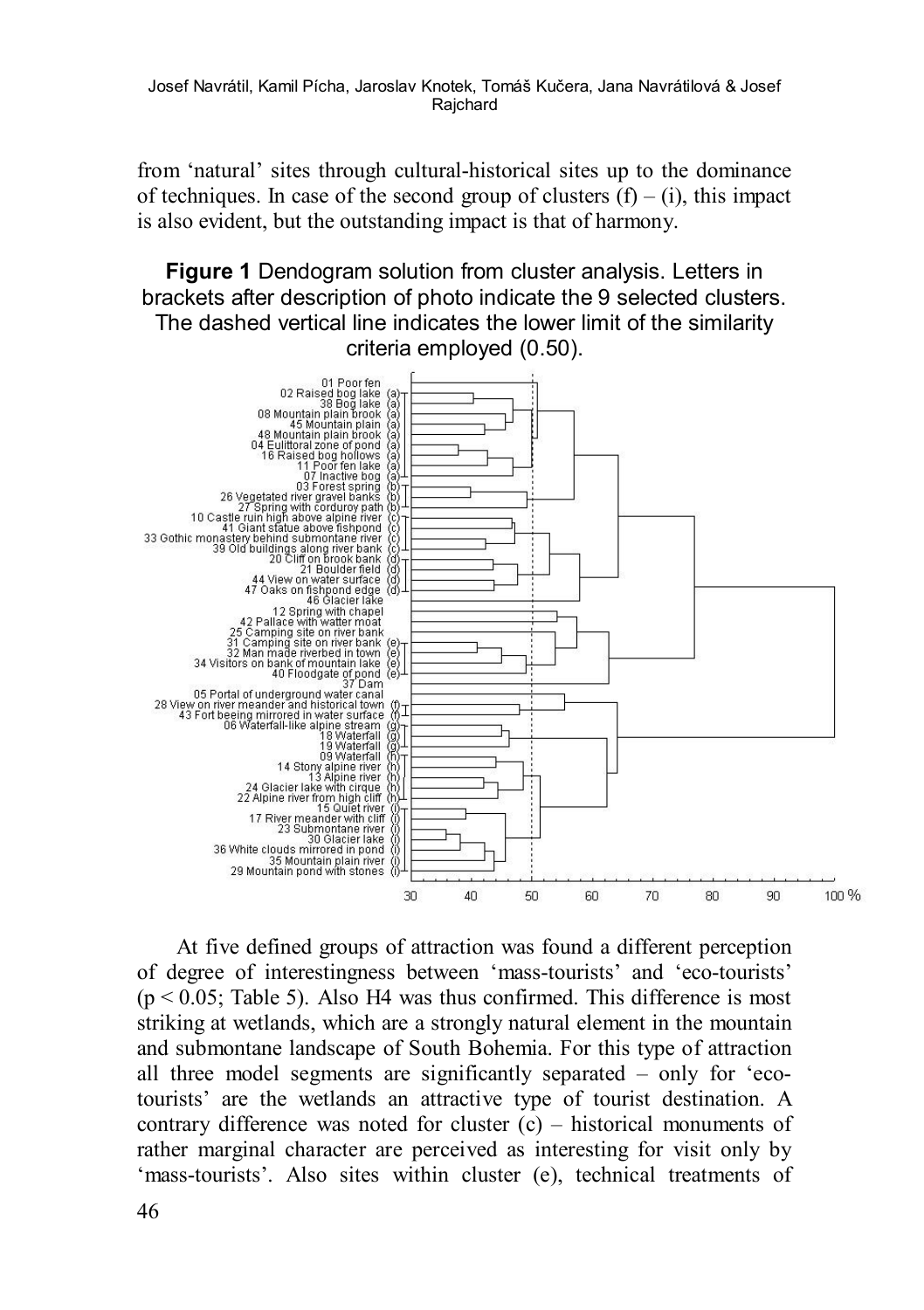watercourses, are perceived as more attractive by mass tourists, but, even for them, such places are not perceived as interesting to visit. Per contra historical dominants are perceived as interesting to visit for all three clusters, although more significantly so for mass tourists. Harmonic landscapes of the cluster (i) are, likewise, perceived by all model segments as interesting to visit.

**Table 5** Mean values (± standard error, S.E.) of average attractiveness of clusters (see Figure 1) for model segments. Means with the same letter do not differ significantly (Tukey HSD for unequal N test,  $p > 0.05$ ; N of 'mass tourists' = 77; N of 'neutral tourists' =  $71$ : N of 'eco-tourists' =  $37$ ).

|           | mass-tourists           |         | neutral tourists |       | eco-tourists          |       |  |
|-----------|-------------------------|---------|------------------|-------|-----------------------|-------|--|
|           | mean                    | S.E.    | mean             | S.E.  | mean                  | S.E.  |  |
| cluster a | $-0.905$<br>$\mathbf c$ | 0.077   | $-0.245$<br>h    | 0.091 | 0.207<br>a            | 0.145 |  |
| cluster b | $-0.437$<br>a           | 0.099   | $-0.338$<br>a    | 0.112 | $-0.207$<br>a         | 0.145 |  |
| cluster c | 0.312<br>a              | 0.095   | b<br>$-0.344$    | 0.084 | $-0.527$<br>b         | 0.130 |  |
| cluster d | $-0.039$<br>a           | 0.078   | $-0.069$<br>a    | 0.080 | $-0.041$<br>a         | 0.135 |  |
| cluster e | $-0.347$<br>a           | 0.103   | $-1.021$<br>b    | 0.113 | $-1.358$<br>h         | 0.142 |  |
| cluster f | 1429<br>a               | 0 1 4 4 | 0.424<br>h       | 0.151 | 0.162<br><sub>b</sub> | 0.221 |  |
| cluster g | 1.351<br>a              | 0.129   | 1690<br>a        | 0.118 | 1.450<br>a            | 0.193 |  |
| cluster h | 0.470<br>a              | 0.082   | 0.686<br>a       | 0.079 | 0.595<br>a            | 0.113 |  |
| cluster i | h<br>0.160              | 0.070   | 0.754<br>a       | 0.080 | 0.568<br>a            | 0.087 |  |

# **CONCLUSIONS**

Different segments visit identical sites but, once there, prefer a different proportion of natural and cultural elements. Management of tourist attractions should meet conditions of sustainable visit rate, i.e. it should promote visits by people who are: informed, conscious of the importance of conservation of a good-class environment and demonstrably respecting of the environment. Promoting of such measures (focused particularly on enlargement of 'wild') is, however, counter to the perception of interestingness by the majority of visitors  $-$  in other words these measures decrease satisfaction for these visitors, which could lead to the decrease of visit rate or increase of anti-protection moods resulting in the unfriendly position of tourism activities and actions protecting mountain environment. This state becomes a political topic, particularly in the areas which were once so importantly touristic and so protection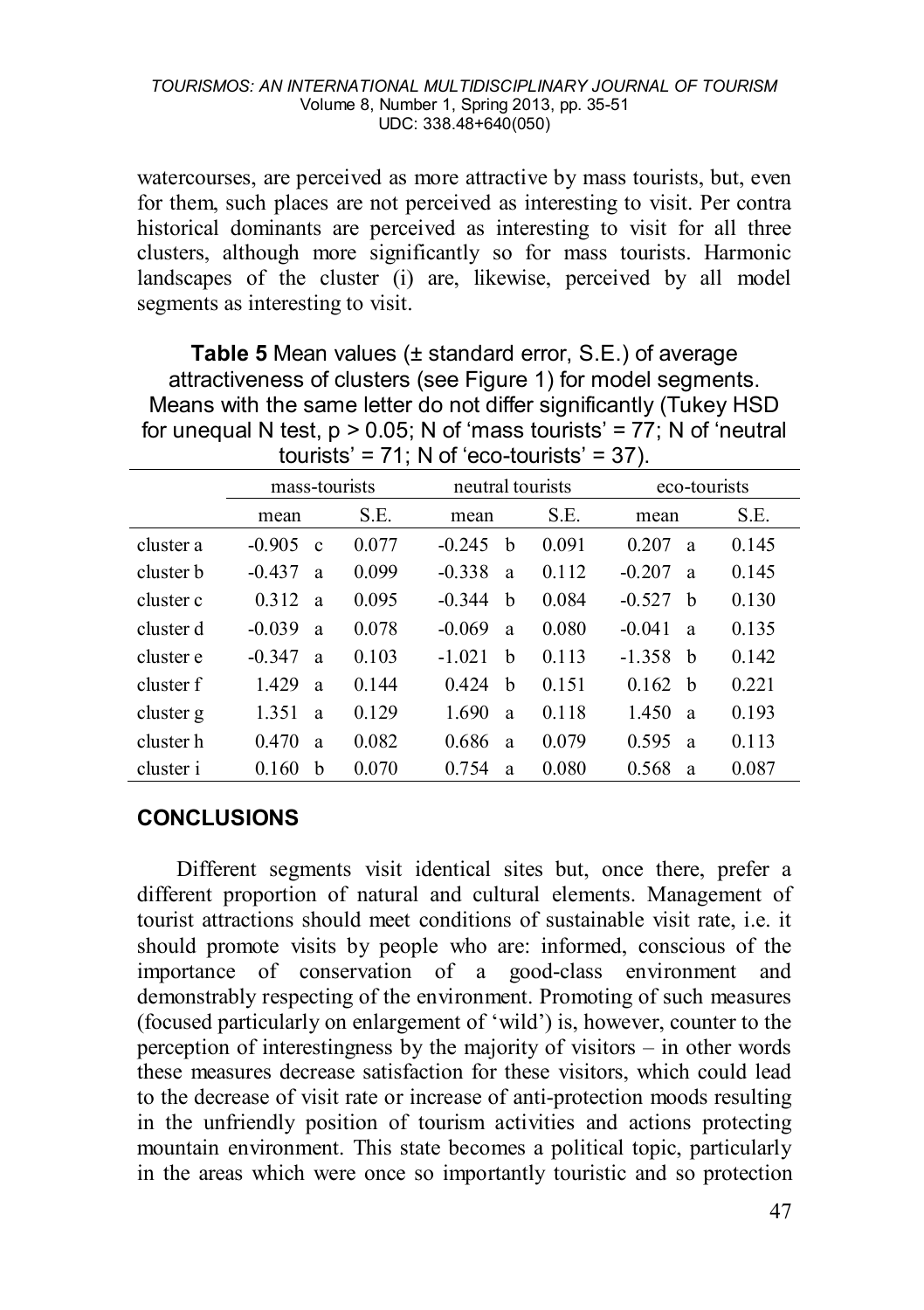demanding, which the studied area surely is. The organized nature protection is under a permanent pressure of the need for efforts to make accessible new attractive 'natural' areas. It seems to be impossible for the protection of the environment to resist this pressure supported by economic goals of the tourism development. As we have to envisage the future increase of mass tourists and simultaneously we are interested in the conservation of natural heritage and maintenance of a favorable environment in which to live, it is probably vital to seek for a compromise solution. A possible way could be the dissemination of the ideas of sustainable travel and tourism and promotion of journeys to the 'natural' environment. Further research should be dedicated to searching for compromises and also ways of how to change tourists' behavior, 'wants', and perceptions.

### **REFERENCES**

- Alhemoud, A.M. & Armstrong, E.G. (1996). Image of tourism attractions in Kuwait. *Journal of Travel Research*, Vol. 34, No.2, pp.76-80.
- Ballantyne, R., Packer, J. & Hughes, K. (2008). Environmental awareness, interests and motives of botanic gardens visitors: Implications for interpretive practice. *Tourism Management,* Vol. 29, No. 3, pp. 439-444.
- Bansal, H. & Eiselt, H. A. (2004). Exploratory research of tourist motivations and planning. *Tourism Management*, Vol. 25, No.3, pp.387-396.
- Barry, J. & Proops, J. (1999). Seeking sustainability discourses with Q methodology. *Ecological Economics*, Vol. 28, No.3, pp.337-345.
- Bushell, R., Staiff, R. & Eagles P.F.J. (2007). Tourism and protected areas: Benefits beyond boundaries. In R. Bushell & P.F.J. Eagles (Eds.) *Tourism and protected areas: Benefits beyond boundaries, The Vth IUCN World Parks Congress* (pp. 1-11), Wallingford: CABI.
- Chhetri, P., Arrowsmith, C. & Jackson, M. (2004). Determining hiking experiences in nature-based tourist destinations. *Tourism Management*, Vol. 25, No. 1, pp.31-43.
- Cruz, M., Quiroz, R. & Herrero, M. (2007). Use of Visual Material for Eliciting Shepherds' Perceptions of Grassland in Highland Peru. *Mountain Research and Development*, Vol. 27, No.2, pp.146-152.
- Eden, S., Donaldson, A. & Walker, G. (2005). Structuring subjectivities? Using Q methodology in human geography. *AREA*, Vol. 37, No.4, pp.413-422.
- Epler Wood, M. (2002). *Ecotourism: Principles, practices and policies for sustainability*. Nairobi, UNEP.
- Fairweather, J.R. & Swaffield, S.R. (2001). Visitor Experiences of Kaikoura, New Zealand: an interpretative study using photographs of landscapes and Q method. *Tourism Management*, Vol. 22, No.3, pp.219-228.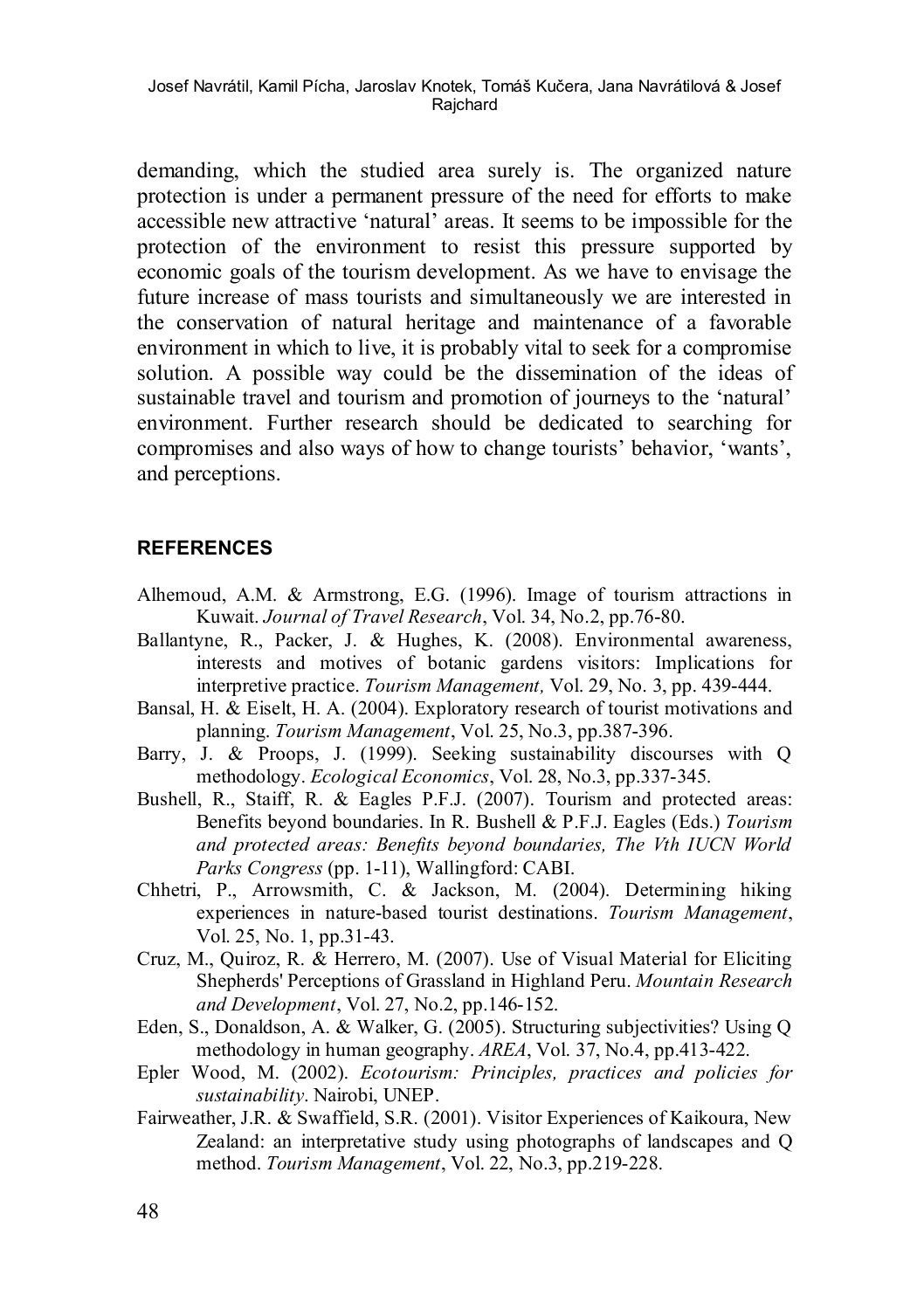- Fyhri, A., Jacobsen, J.K.S. & Tømmervik, H. (2009). Tourists' landscape perceptions and preferences in a Scandinavian coastal region. *Landscape and Urban Planning*, Vol. 91, No.4, pp.202-211.
- Gabr, H.S. (2004). Perception of urban waterfront aesthetics along the Nile in Cairo, Egypt. *Coastal Management*, Vol. 32, No.2, pp.155-171.
- Geneletti, D. & Dawa, D. (2009). Environmental impact assessment of mountain tourism in developing regions: A study in Ladakh, Indian Himalaya. *Environmental Impact Assessment Review*, Vol. 29, No.4, pp.229-242.
- Goeldner, C.R. & Ritchie, J.R.B. (2009). *Tourism: Principles, Practices, Philosophies*. New York, Wiley.
- Goossens, C. (2000). Tourism information and pleasure motivation. *Annals of Tourism Research*, Vol. 27, No.2, pp.301-321.
- Green, R. (2005). Community perceptions of environmental and social change and tourism development on the island of Koh Samui, Thailand. *Journal of Environmental Psychology*, Vol. 25, No.1, pp.37-56.
- Horner, S. & Swarbrooke, J. (1996). *Marketing tourism, hospitality and leisure in Europe*. London, International Business Press.
- Hunter, W.C. (2008). A typology of photographic representations for tourism: Depictions of groomed spaces. *Tourism Management*, Vol. 29, No.2, pp.354-365.
- Kent, R.L. & Elliot, C.L. (1995). Scenic routes linking and protecting natural and cultural landscape features: a greenway skeleton. *Landscape and Urban Planning*, Vol. 33, No.1-3, pp.341-355.
- Marion, J.L. & Reid S.E. (2007). Minimising visitor impacts to protected areas: The efficacy of low impact education programmes. *Journal of Sustainable Tourism*, Vol. 15, No.1, pp.5-27.
- Mehrabian, A. & Russell, J.A. (1974). *An approach to environmental psychology*. Cambridge, MIT Press.
- Naoi, T., Airey, D., Iijima, S. & Niininen, O. (2006). Visitors' evaluation of an historical district: Repertory Grid Analysis and Laddering Analysis with photographs. *Tourism Management*, Vol. 27, No.3, pp.420-436.
- Navrátil, J., Pícha, K. & Hřebcová, J. (2010). The importance of historical monuments for domestic tourists: The case of South-western Bohemia (Czech Republic). *Moravian Geographical Reports*, Vol. 18, No.1, pp.45- 61.
- Navrátil, J., Pícha, K., Rajchard, J. & Navrátilová, J. (2011). Impact of visit on visitors' perceptions of the environments of nature-based tourism sites. *Tourism – An International Interdisciplinary Journal*, Vol. 59, No.1, pp.7- 23.
- Palmer J.F. (2000). Reliability of rating visible landscape qualities. *Landscape Journal*, Vol. 19, No.1/2, pp.166-178.
- Palmer, J.F. & Hofmann, R.E. (2001). Rating reliability and representation validity in scenic landscape assessments. *Landscape and Urban Planning*, Vol. 54, No.1-4, pp.149-161.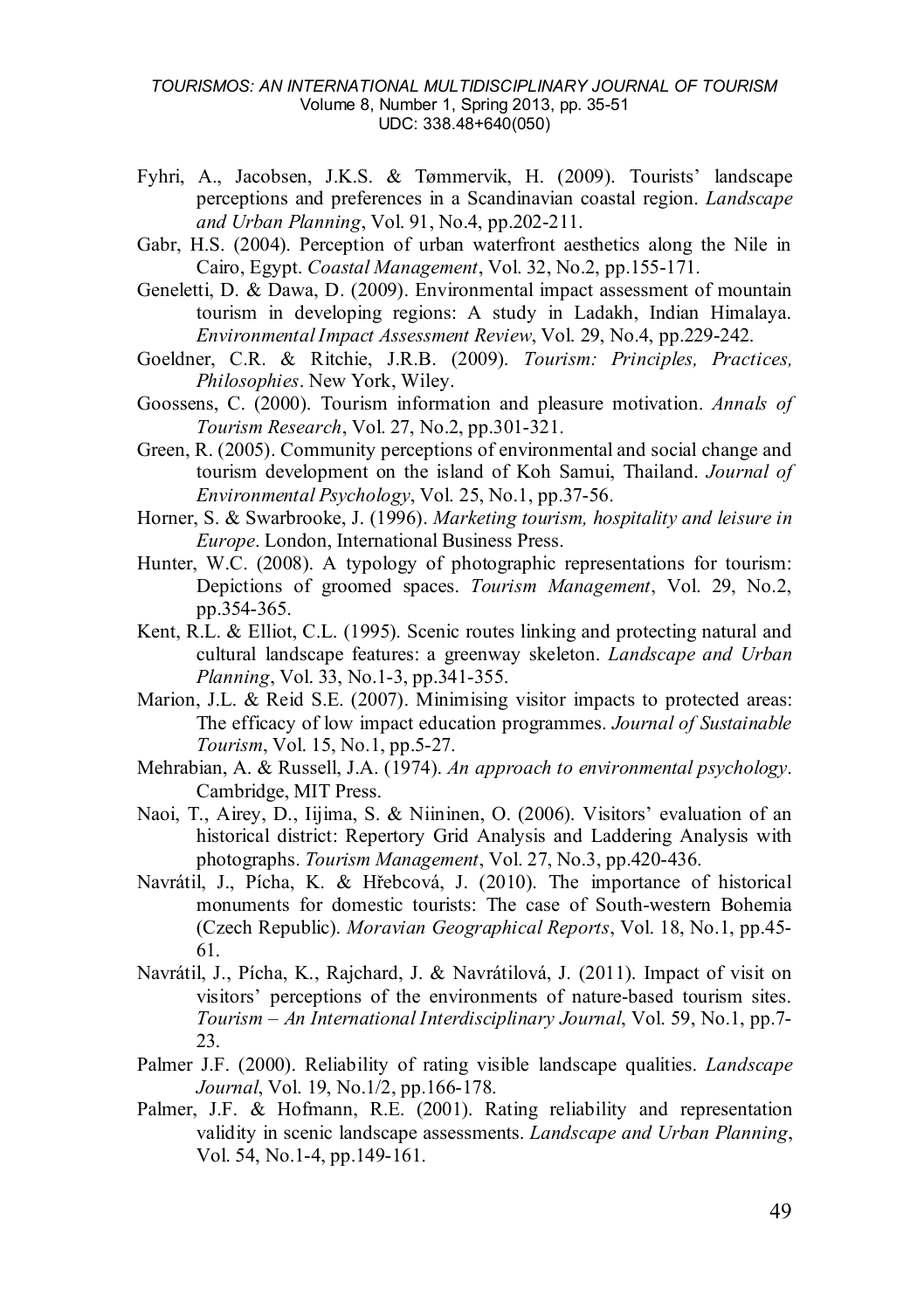Josef Navrátil, Kamil Pícha, Jaroslav Knotek, Tomáš Kučera, Jana Navrátilová & Josef Rajchard

- Peron E., Purcell A.T., Staats H., Falchero S. & Lamb R.J. (1998). Models of preference for outdoor scenes: some experimental evidence. *Environment and Behavior*, Vol. 30, No.3, pp.282-305.
- Pitt, D.G. & Zube, E.H. (1979). The Q-sort method: Use in landscape assessment research and landscape planning. In G.H. Eisner and R.C. Smardon (Eds.) *Our national landscape* (pp. 227-234), Berkeley: USDA Forest Service.
- Quinn, G.P. & Keough, M.J. (2002). *Experimental Design and Data Analysis for Biologists*. Cambridge, Cambridge University Press.
- Real, E., Arce, C., & Sabucedo, J.M. (2000). Classification of landscapes using quantitative and categorical data, and prediction of their scenic beauty in north-western Spain. *Journal of Environmental Psychology*, Vol. 20, No.4, pp.355-373.
- Ritchie, J.R.B. & Crouch, G.I. (2003). *The competitive destination: A sustainable tourism perspective*. Oxon, CABI Publishing.
- Robinson, G.M. (1998). *Methods and techniques in human geography*. Chichester, John Wiley and Sons.
- Royo-Vela, M. (2009). Rural-cultural excursion conceptualization: A local tourism marketing management model based on tourism destination image measurement. *Tourism Management*, Vol. 30, No.3, pp.419-428.
- Schmolck, P. (1999). *WebQ*. Http://www.lrz.de/~schmolck/qmethod/webq/. Accessed the 15th of October 2010, at 09:30.
- Schmolck, P. (2002). *POMethod Download*. Http://www.lrz.de/~schmolck/qmethod/downpqx.htm. Accessed the 15th of October 2010, at 09:35.
- Steelman, T.A. & Maguire, L.A. (1999). Understanding participant perspectives: Q-methodology in National forest management. *Journal of Policy Analysis and Management*, Vol. 18, No.3, pp.361-388.
- Taylor, J.G., Zube, E.H., & Sell, J.L. (1987). Landscape assessment and perception research methods. In R.B. Bechtel and R.W. Marans (Eds.) *Methods in environmental and behavioral research* (pp. 361-393), New York: Nostrand Reinhold.
- Uzzell, D. (1991). Environmental psychological perspectives on landscape. *Landscape Research*, Vol. 16, No.1, pp.3-10.
- Williams, S. (1998). *Tourism Geography*. London, Routledge.

#### **ACKNOWLEDGEMENT**

We thank Elizabeth George for language revision. We are also grateful to all who participated in this research. Field survey and preparation of this paper was supported from the Czech Science Foundation project GACR 403/09/P053 'The typology of tourist's attitudes towards environment, the case of waters in landscape.'